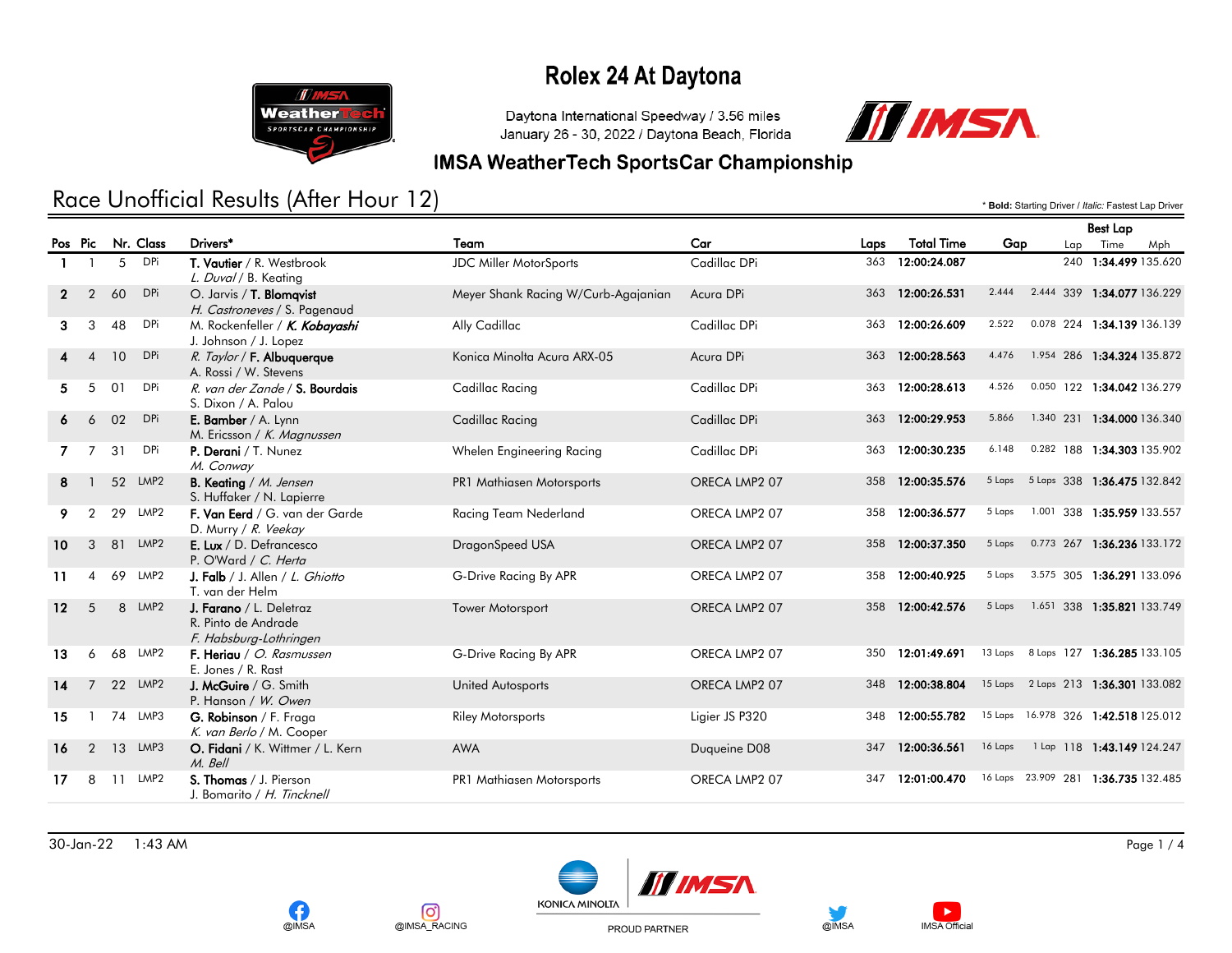

Daytona International Speedway / 3.56 miles January 26 - 30, 2022 / Daytona Beach, Florida



#### **IMSA WeatherTech SportsCar Championship**

## Race Unofficial Results (After Hour 12) **Exactled Access 2.5 Access** 1.49 Driver / *Italic:* Fastest Lap Driver

Nr. Class Drivers\* Team Car Laps Total Time Gap Best Lap Pos Pic Lap Time Mph 18 3 33 LMP3 J. Barbosa / *M. Jakobsen* Sean Creech Motorsport Ligier JS P320 347 12:01:07.530 <sup>16 Laps</sup> 7.060 288 1:42.779 124.694 S. Priaulx / L. Willsey 19 4 54 LMP3 J. Bennett / C. Braun / G. Kurtz CORE Autosport Ligier JS P320 346 12:00:15.066 17 Laps 1 Lap 178 1:43.393 123.954 N. Jonsson 20 5 36 LMP3 J. Andretti / J. Burdon / R. Lindh Andretti Autosport Ligier JS P320 346 12:00:35.153 17 Laps 20.087 301 1:43.049 124.368 G. Chaves 21 9 20 LMP2 **D. Andersen** / A. Fjordbach High Class Racing ORECA LMP2 07 345 11:35:07.733 18 Laps 1 Lap 184 1:36.247 133.157 F. Scherer / N. Mueller 22 10 18 LMP2 D. Merriman / K. Tilley Era Motorsport ORECA LMP2 07 345 12:00:37.548 18 Laps 25:29.815 83 1:35.884 133.661 R. Dalziel / P. Chatin 23 1 97 GTDPRO C. MacNeil / D. Juncadella WeatherTech Racing Mercedes-AMG GT3 344 12:01:09.603 19 Laps 1 Lap 126 1:45.901 121.018 M. Engel / J. Gounon 24 2 2 GTDPRO L. Vanthoor / P. Pilet / D. Olsen KCMG RCMG Porsche 911 GT3R 344 12:01:10.641 <sup>19 Laps</sup> 1.038 333 1:45.595 121.369 A. Imperatori 25 3 62 GTDPRO A. Pier Guidi / J. Calado Risi Competizione Risi Competizione Ferrari 488 GT3 344 12:01:12.613 19 Laps 1.972 324 1:45.203 121.821 D. Serra / D. Rigon 26 4 15 GTDPRO D. Mueller / P. Assenheimer Proton USA Proton USA Mercedes-AMG GT3 344 12:01:14.521 19 Laps 1.908 127 1:45.763 121.176 A. Cindric 27 5 63 GTDPRO R. Ineichen / M. Mapelli TR3 Racing TR3 Racing Lamborghini Huracan GT3 344 12:01:14.848 <sup>19 Laps 0.327</sup> 235 1:45.853 121.073 A. Caldarelli / M. Bortolotti 28 6 14 GTDPRO J. Hawksworth / B. Barnicoat VasserSullivan VasserSullivan Lexus RC F GT3 344 12:01:14.964 <sup>19 Laps 0.116</sup> 137 1:45.120 121.918 K. Kirkwood 29 7 9 GTDPRO M. Campbell / M. Jaminet Pfaff Motorsports Porsche 911 GT3R 344 12:01:15.736 19 Laps 0.772 324 1:45.772 121.166 F. Nasr 30 1 70 GTD B. Iribe / F. Schandorff **inception racing McLaren 720S GT3** 342 12:01:15.292 <sup>21 Laps</sup> 2 Laps 255 1:45.680 121.271 O. Millroy / J. Pepper 31 2 16 GTD R. Hardwick / Z. Robichon Wright Motorsports Porsche 911 GT3R 342 12:01:17.589 <sup>21 Laps 2.297</sup> 299 1:45.533 121.440 J. Heylen / R. Lietz 32 3 66 GTD K. Simpson / T. Bechtolsheimer Gradient Racing Acura NSX GT3 342 12:01:19.765 21 Laps 2.176 82 1:45.902 121.017 M. Miller / M. Farnbacher 33 4 44 GTD J. Potter / A. Lally / S. Pumpelly Magnus Racing Aston Martin Vantage GT3 342 12:01:20.430 21 Laps 0.665 137 1:46.437 120.409 J. Adam 34 5 32 GTD *M. Skeen* / J. Davison Gilbert Korthoff Motorsports Mercedes-AMG GT3 342 12:01:22.898 <sup>21 Laps 2.468</sup> 329 1:45.994 120.912 S. McAleer / S. Andrews 35 6 42 GTD **D. Yount** / B. Hites NTE/SSR NTE/SSR Lamborghini Huracan GT3 342 12:01:24.505 21 Laps 1.607 288 1:46.695 120.118 J. Conwright / M. Palttala

30-Jan-22 1:43 AM Page 2 / 4







PROUD PARTNER



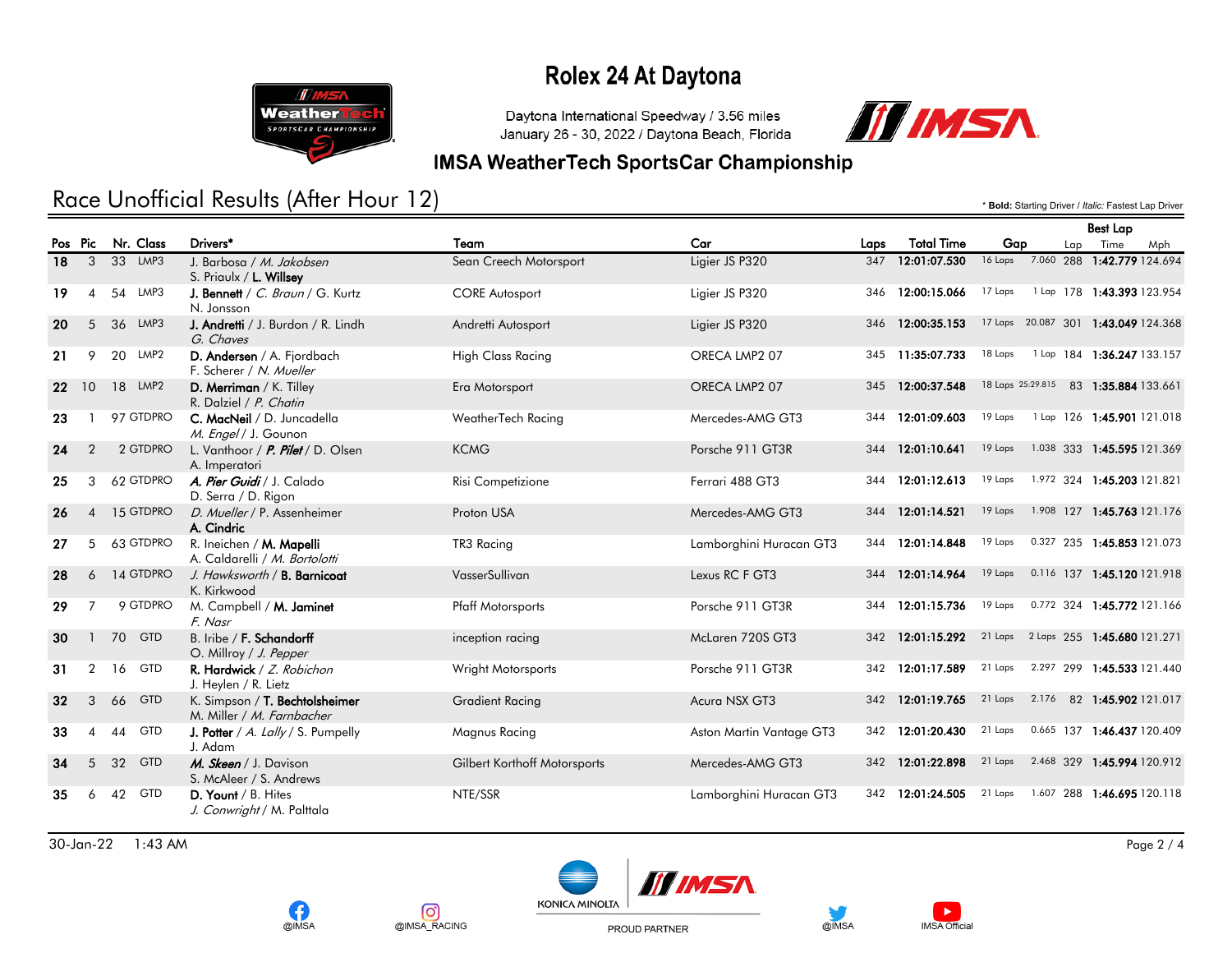

Daytona International Speedway / 3.56 miles January 26 - 30, 2022 / Daytona Beach, Florida



Best Lap

### **IMSA WeatherTech SportsCar Championship**

## Race Unofficial Results (After Hour 12) **Exactes Lap Driver /** *Italic:* **Fastest Lap** Driver / *Italic:* Fastest Lap Driver

|                 |                |    |            |                                                          |                               |                             |      |                   |                |       |     | <b>Best Lap</b>                        |     |
|-----------------|----------------|----|------------|----------------------------------------------------------|-------------------------------|-----------------------------|------|-------------------|----------------|-------|-----|----------------------------------------|-----|
|                 | Pos Pic        |    | Nr. Class  | Drivers*                                                 | Team                          | Car                         | Laps | <b>Total Time</b> | Gap            |       | Lap | Time                                   | Mph |
| 36              | $7^{\circ}$    |    | 57 GTD     | R. Ward / P. Ellis / M. Grenier<br>L. Auer               | Winward Racing                | Mercedes-AMG GT3            |      | 342 12:01:31.504  | 21 Laps        |       |     | 6.999 332 1:45.756 121.184             |     |
| 37              | 8              | 19 | GTD        | B. Sweedler / J. Megrue<br>G. Altoe / J. Segal           | TR3 Racing                    | Lamborghini Huracan GT3     | 341  | 12:01:22.764      | 22 Laps        |       |     | 1 Lap 182 1:45.598 121.366             |     |
| 38              | 9              | 21 | <b>GTD</b> | S. Mann / L. Perez Companc<br>N. Nielsen / T. Vilander   | AF CORSE                      | Ferrari 488 GT3             | 341  | 12:01:23.391      | 22 Laps        |       |     | 0.627 139 1:45.191 121.835             |     |
| 39              | 10             | 71 | <b>GTD</b> | M. Goikhberg / F. Perera<br>M. Llarena / M. Paul         | T3 Motorsport North America   | Lamborghini Huracan GT3     | 339  | 12:00:29.865      |                |       |     | 24 Laps 2 Laps 280 1:46.062 120.835    |     |
| 40              | 11             | 64 | <b>GTD</b> | T. Giovanis / H. Plumb<br>M. Plumb / O. Trinkler         | TeamTGM                       | Porsche 911 GT3R            | 337  | 12:01:40.811      |                |       |     | 26 Laps 2 Laps 119 1:46.031 120.870    |     |
| 41              | 8              |    | 25 GTDPRO  | C. De Phillippi / J. Edwards<br>A. Farfus / J. Krohn     | <b>BMW M Team RLL</b>         | BMW M4 GT3                  | 334  | 12:00:22.804      | 29 Laps        |       |     | 3 Laps 146 1:46.897 119.891            |     |
| 42              | 6              |    | 7 LMP3     | M. Kvamme / A. McCusker<br>T. Estep / A. Doquin          | Forty7 Motorsports            | Duqueine D08                | 333  | 12:01:43.010      | 30 Laps        |       |     | 1 Lap 197 1:43.972 123.264             |     |
| 43              | 9              |    | 3 GTDPRO   | A. Garcia / J. Taylor<br>N. Catsburg                     | Corvette Racing               | Chevrolet Corvette C8.R GTD | 331  | 12:01:14.501      |                |       |     | 32 Laps 2 Laps 226 1:46.156 120.728    |     |
| 44              | $\overline{7}$ |    | 26 LMP3    | N. Siegel / C. Shields / C. Crews<br>U. de Wilde         | Muehlner Motorsports America  | Duqueine D08                |      | 330 11:33:33.026  | 33 Laps        |       |     | 1 Lap 238 1:43.300 124.066             |     |
| 45              | 12             | 27 | GTD        | R. De Angelis / <b>I. James</b><br>D. Turner / T. Gamble | Heart of Racing Team          | Aston Martin Vantage GT3    | 330  | 12:01:18.662      |                |       |     | 33 Laps 27:45.636 178 1:46.804 119.995 |     |
|                 | 46 13          | 39 | <b>GTD</b> | R. Megennis / C. Lewis<br>S. Mitchell / J. Westphal      | CarBahn with Peregrine Racing | Lamborghini Huracan GT3     | 318  | 12:00:32.589      |                |       |     | 45 Laps 12 Laps 123 1:45.624 121.336   |     |
| 47              | 10             |    | 24 GTDPRO  | P. Eng / $M$ . Wittmann<br>N. Yelloly / S. van der Linde | <b>BMW M Team RLL</b>         | BMW M4 GT3                  | 310  | 12:01:52.117      | 53 Laps        |       |     | 8 Laps 155 1:47.244 119.503            |     |
| 48 11           |                |    | 79 GTDPRO  | C. MacNeil / J. Andlauer<br>M. Cairoli / A. Picariello   | WeatherTech Racing            | Porsche 911 GT3R            | 309  | 12:00:49.265      | 54 Laps        | 1 Lap |     | 3 1:45.722 121.223                     |     |
| 49              | 14             | 99 | <b>GTD</b> | R. Ferriol / K. Legge / S. Wilson<br>N. Boulle           | <b>Team Hardpoint</b>         | Porsche 911 GT3R            | 307  | 12:01:27.611      |                |       |     | 56 Laps 2 Laps 247 1:46.124 120.764    |     |
| 50              | 15             | 98 | <b>GTD</b> | P. Dalla Lana / D. Pittard<br>C. Eastwood / N. Thiim     | Northwest AMR                 | Aston Martin Vantage GT3    | 303  | 12:01:16.397      | 60 Laps 4 Laps |       |     | 3 1:46.591 120.235                     |     |
| 51              | 8              |    | 38 LMP3    | D. Goldburg / H. Abe / G. Grist<br>N. Pino               | Performance Tech Motorsports  | Ligier JS P320              | 290  | 12:01:23.006      |                |       |     | 73 Laps 13 Laps 256 1:43.082 124.328   |     |
| 52 <sub>2</sub> | 16             | 47 | <b>GTD</b> | R. Lacorte / G. Sernagiotto<br>A. Fuoco / A. Rovera      | Cetilar Racing                | Ferrari 488 GT3             | 286  | 12:01:26.492      |                |       |     | 77 Laps 4 Laps 76 1:45.516 121.460     |     |
|                 | 53 17          | 96 | GTD        | R. Foley / B. Auberlen<br>M. Dinan / J. Klingmann        | Turner Motorsport             | BMW M4 GT3                  | 280  | 10:54:10.327      | 83 Laps        |       |     | 6 Laps 236 1:47.019 119.754            |     |

30-Jan-22 1:43 AM Page 3 / 4





ତା



PROUD PARTNER